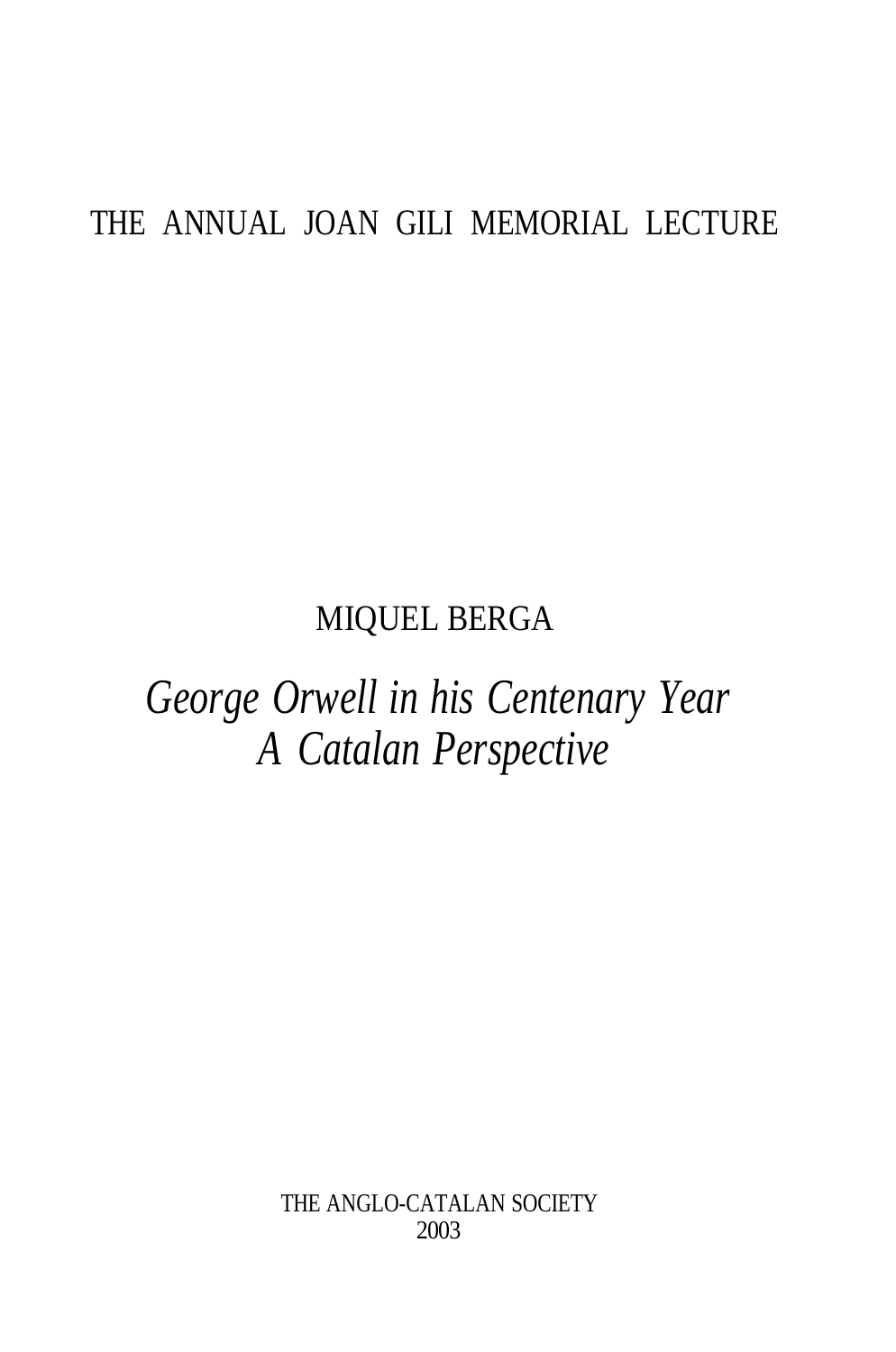#### © Miquel Berga i Bagué This edition: The Anglo-Catalan Society

Produced and typeset by Hallamshire Publications Ltd, Porthmadog.

This is the fifth in the regular series of lectures convened by The Anglo-Catalan Society, to be delivered at its annual conference, in commemoration of the figure of Joan Lluís Gili i Serra (1907-1998), founder member of the Society and Honorary Life President from 1979. The object of publication is to ensure wider diffusion, in English, for an address to the Society given by a distinguished figure of Catalan letters whose specialism coincides with an aspect of the multiple interests and achievements of Joan Gili, as scholar, bibliophile and translator. This lecture was given by Miquel Berga at Aberdare Hall, University of Wales (Cardiff), on 16 November 2002.

Translation of the text of the lecture and general editing of the publication were the responsibility of Alan Yates, with the cooperation of Louise Johnson. We are grateful to Miquel Berga himself and to Iolanda Pelegrí of the Institució de les Lletres Catalanes for prompt and sympathetic collaboration. Thanks are also due to Pauline Climpson and Jenny Sayles for effective guidance throughout the editing and production stages.

Grateful acknowledgement is made of regular sponsorship of The Annual Joan Gili Memorial Lectures provided by the Institució de les Lletres Catalanes, and of the grant towards publication costs received from the Fundació Congrés de Cultura Catalana.

#### **The author**

Miquel Berga was born in Salt (Girona) in 1952. He took a doctorate in English Philology from the Universitat Autònoma de Barcelona. He lived in London from October 1972 to December 1973, the first of several long periods of residence in England. For ten years he was Deputy Mayor of his home town while occupying a senior post in a secondary school. Always interested in journalism, he was for a time London correspondent for a short-lived Catalan newspaper of tabloid tendencies, and more recently, for the last ten years, he has written a regular Sunday column for *El Punt.*

His principal publications are: *Entre la ploma i el fusell* (1981), a study of British writers who died in the Spanish Civil War; *Mil nou-cents vuitanta-quatre: radiografia d'un malson* (1984), on the Catalan influence in George Orwell's last novel; *John Langdon-Davies: una biografia anglo-catalana* (1991). He has also translated and edited texts by Langdon-Davies: *La setmana tràgica de 1937* (1987) and *Mites i felicitat del catalans* (his version of*Dancing Catalans,* 1998). Miquel Berga has lectured on George Orwell in the universities of London and Oxford, and also, in the USA, at Cornell, Harvard and Brown universities. A selection of his journalistic writing has been collected in the book *Amants i altres estranys* (2000) and in 2001 he edited the anthology *Cinco mujeres locas: cuentos góticos de la literatura nortamericana.* He has translated works by various contemporary British and North-American playwrights, the latest (2001) being Harold Pinter's *Betrayal (Engany).*

In 1992 Miquel Berga was made full professor of English Literature at the Universitat Pompeu Fabra in Barcelona where he is currently Dean of the Humanities Faculty. He is also President of the Associació de Professors d'Anglès a Catalunya.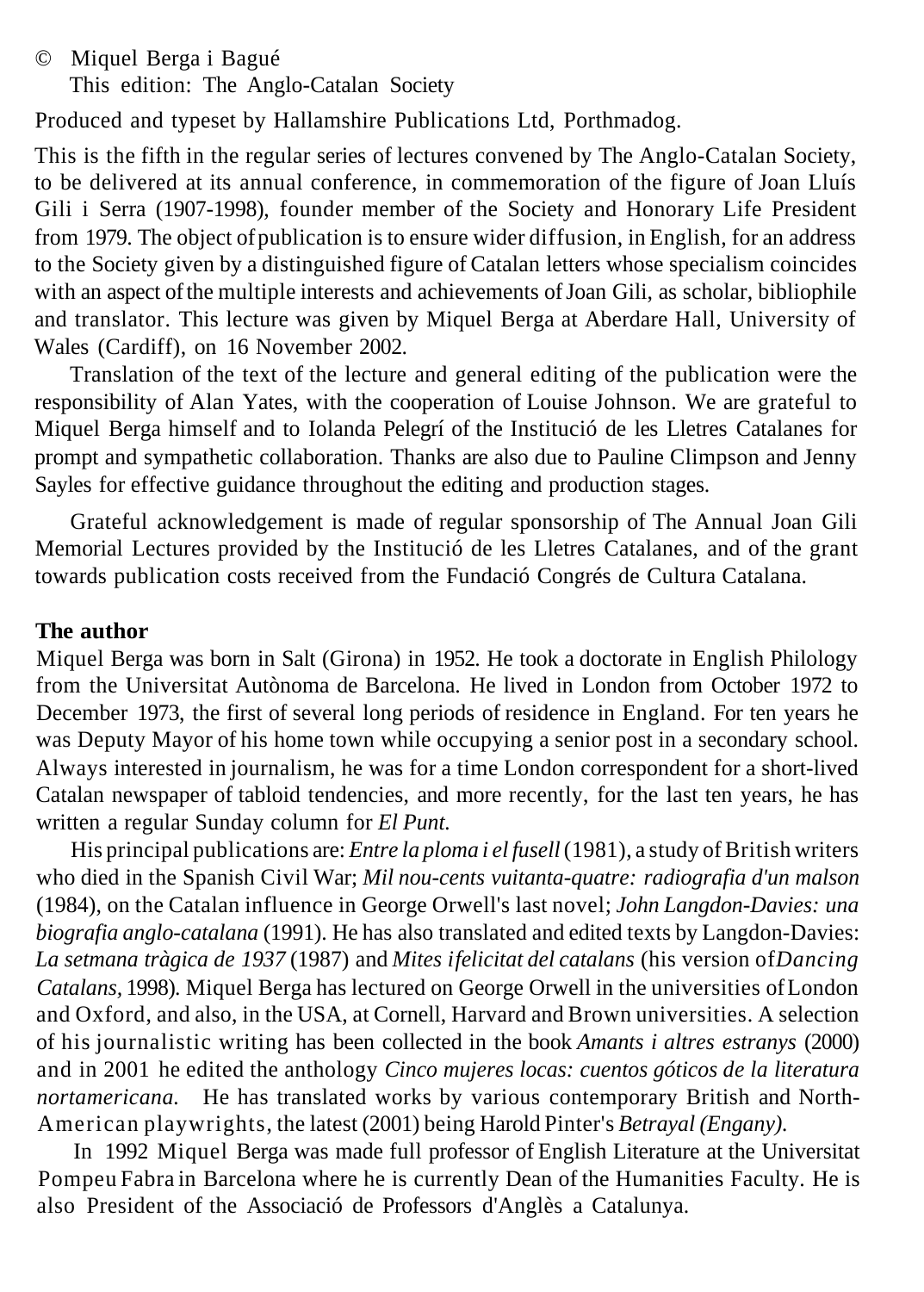### **GEORGE ORWELL IN HIS CENTENARY YEAR A Catalan Perspective**

I wish to begin by expressing my gratitude to The Anglo-Catalan Society for having considered me as someone qualified to deliver the Annual Joan Gili Memorial Lecture. I am not too sure that I deserve this honour. Be that as it may, for anyone interested in Anglo-Catalan matters the name of Joan Gili is an indispensable reference point. Although I never had any direct dealings with him, I have recently read with great admiration his edition and English translation of Josep Carner's *Nabi.* And, while I was preparing my biography of John Langdon-Davies - an author to whom I shall be making frequent reference today - I would often come across the name of Joan Gili. In *Gatherings from Catalonia* (1953), Langdon-Davies's Catalan riposte written in order to bury the Hispanic cliches planted in the Anglo-Saxon imagination by Richard Ford with his *Gatherings from Spain* (1846), the author takes the trouble to recommend to his readers a visit to The Dolphin Book Company, the bookshop run by Joan Gili in Oxford, if they want fuller information about Catalonia.

It is also a great privilege for me to join the company of the four illustrious lecturers who have preceded me, persons for whom I profess both respect and intellectual admiration. That said, I should like to think that my pleasure in being here today is a sort of consummation of certain auspicious contingencies connected both with the subject of my talk and with the idiosyncrasy of this singular institutio n called The Anglo-Catalan Society.

First of all I think that the topic is a relevant one - or, to put it will our characteristic Catalan frankness, *clar i català,* it so occurred to the indefatigable Alan Yates - because of the imminence of a centenary which has obvious Anglo-Catalan ressonances. I refer to the birth in 1903, in the jewel of the British imperial crown, of the person who would become the author *of Homage to Catalonia.* We are now on the threshold of this Orwell centenary, a figure whom neither time nor history have deleted from the map of the twentieth century's literary imagination and ideological passions. We can safely say that his work shines - as the cliche has it - with its own bright light and illuminates what some have called 'the midnight hours of the twentieth century'. This centenary is, then, the justification for my being here to address you, because of my relation with the work of George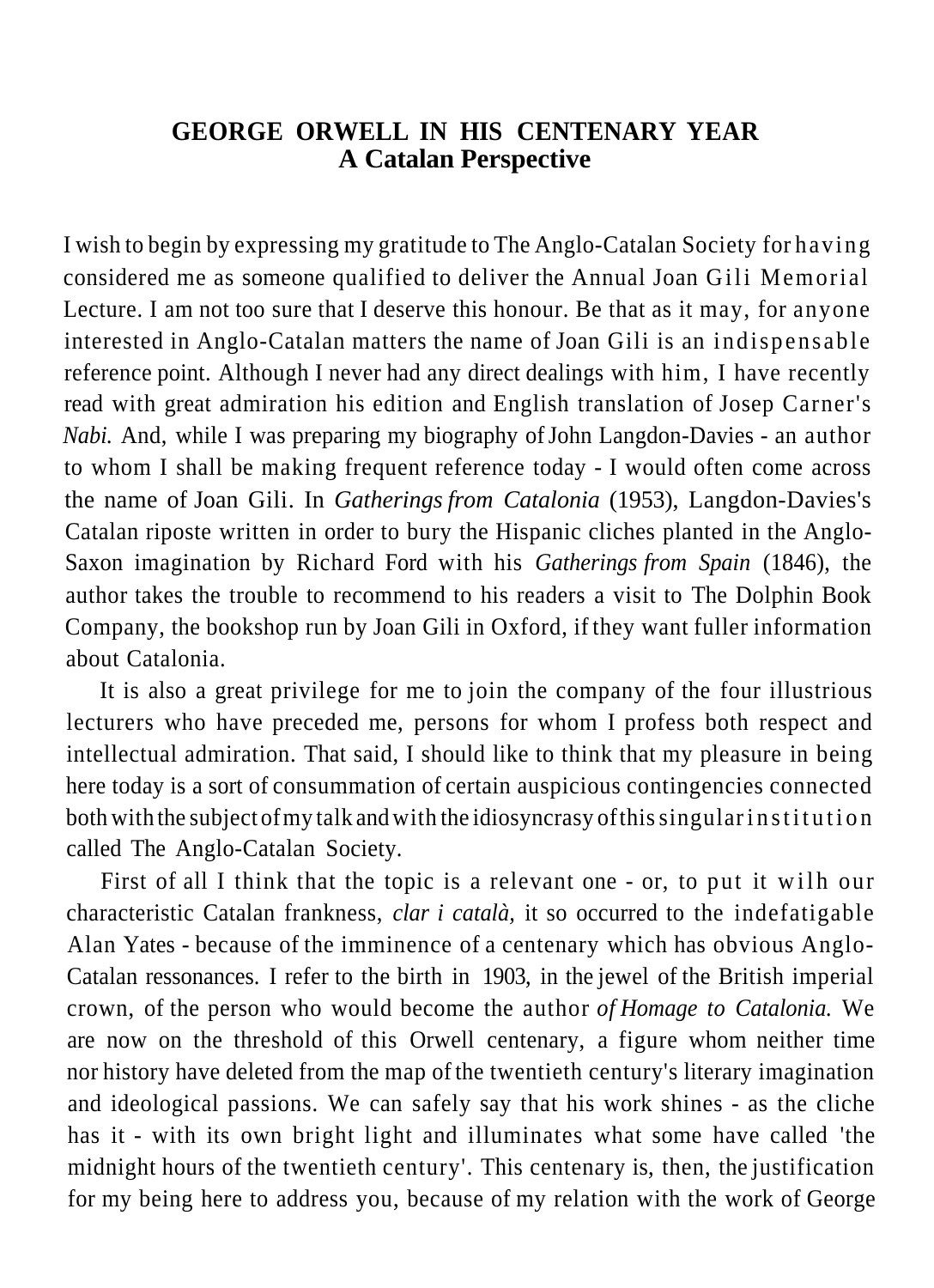Orwell. I said earlier, though, that there is also a connection with our Anglo-Catalan Society, because this organization played a decisive role in fostering my interest in Orwell.

In the autumn of 1978, just graduated from university, with a months-old infant to provide for and as poor as a church mouse, I landed in London with the irresponsible optimism of thinking that we would survive thanks to two most meagre sources of income: the unlikely payments due to me as correspondent of a sensationalist Barcelona newspaper, the long-since defunct *Catalunya Express,* and the scholarship awarded to me by The Anglo-Catalan Society. I shan't go into the details now, but you can imagine perfectly well that the scholarship did not amount to the equivalent of a Fulbright award. Yet, on the other hand, the brief message sent to me by the then Secretary of the Society, Dr Alan Yates - welcoming me to the country, putting himself at my disposal and informing me that the Treasurer, Dr Geoffrey Walker of Cambridge, would soon be sending me the modest sum of pounds stipulated - made me feel more thrilled and welcomed than if he had come to meet me with a full marching band. In the sensitivity of a young man the most insignificant things can, sometimes, increase spectacularly the share of boldness that his ignorance would normally warrant. And thus it was that, academically and financially spurred on by Alan's missive, I had the nerve to introduce myself to Professor Bernard Crick, at that time teaching at Birkbeck College, London. And he, with the eccentricity and the generosity corresponding to the best tradition of British academic life, welcomed me on the quiet, that is without fees, into his seminar on politics and literature which, that year, was devoted to Orwell, as Crick was then working on what would become the standard biography of the author. That seminar and the resulting friendship with Crick sharpened, as you can imagine, my interest in the writer. Thus it is that, twenty-five years later, I have the impression of coming home to my Anglo-Catalan Ithaca, to be reunited with Orwell and to use the centenary to explore some salient aspects of the Catalan connections of the author *of Nineteen Eighty-Four.*

I want to put before you some brief considerations upon Orwell's 'Catalan' book, hinging on certain questions which relate clearly to it: first, the title itself, *Homage to Catalonia;* then, a couple of sharp controversies concerning Orwell's experiences in Barcelona. One of these disputes was with John Langdon-Davies, the most conspicuous Anglo-Catalan figure of that period and the author the contemporary best-seller, *Behind the Spanish Barricades* (1936). The second was with the most emblematic poet of the so-called 30s Generation, W.H. Auden. As an epilogue, if I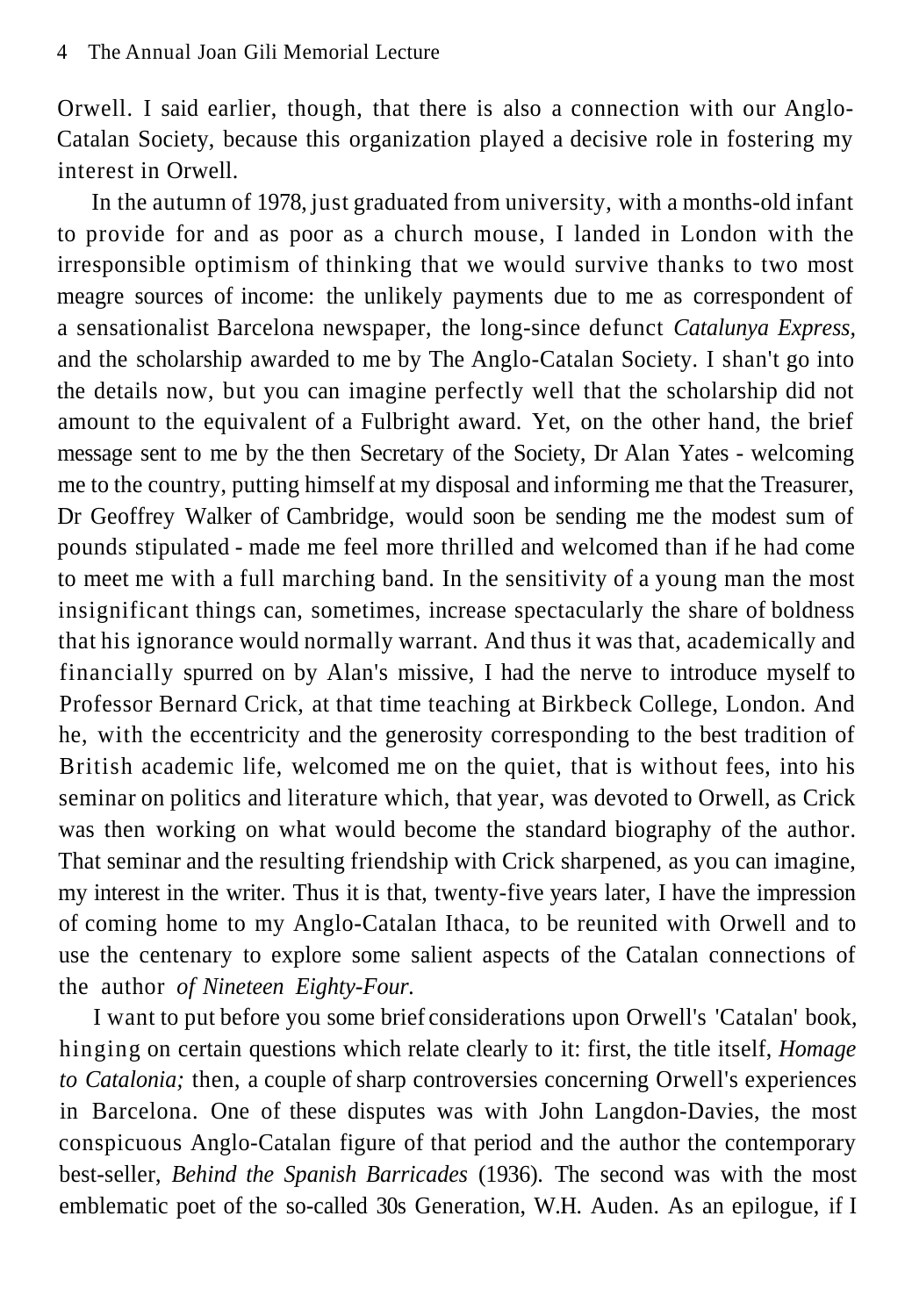can succeed in holding your attention, there will be some reflections on the Catalan reception of Orwell and his famous *Homage to Catalonia.*

## **The title**

There is nothing in Anglo-Saxon culture that has so opened the name of Catalonia to multiple ressonances as this book. As Doris Lessing recalled when she was awarded the Premi Internacional Catalunya in 2000, for any educated person of her generation Catalonia existed in direct relation to Orwell's *Homage to Catalonia.* Thai small country becomes a place in the literary imaginations of many people, an unknown land which Orwell's book converts into the chronotope of a time and a country inhabited by simple, generous people who free themselves from the oppressor and strive to create a society that is egalitarian, supportive, free and fraternal. I have in mind, obviously, the people who actually read the book and not that silent majority who normally get no further than its title. On this point it is ever necessary to clear up a misunderstanding, a particularly uncomfortable misunderstanding when it is propagated by Catalan nationalists in the latter category, not great readers, who, irresistably flattered by the title, ignore that the subject matter is not what it might seem to be. Here we must take into account the half-hearted and infrequent attempts at communication by Orwell with Catalan militiamen. For a study I published some years ago *(Mil nou-cents vuitanta-quatre: radiografia d'un malson,* 1984), only after a real struggle was I able to document three or four 'relationships' of a sort with Catalans, demonstrating, in any event, an indifference which is poles apart from the emotional exaltation that Orwell recreates in his meeting with the illiterate, anonymous Italian militiaman who appears in the memorable opening of his narration. We must also remember that the book contains practically no references to the Catalan language nor to the *fet diferencial* that underwrites Catalan affirmations of national identity. Nor does Orwell take into consideration nationalist feelings which also undoubtedly played an important role in the ideological confrontations sparked off in Catalonia by the Civil War.

My own modest proposal is to read the title of the book as though it contained an ellipsis: *Homage to (the days I spent in) Catalonia.* These are the days which enable him to make the often-quoted confession contained in a letter (dated 8 June 1937) to Cyril Connolly: 'I have seen wonderful things & at last really believe in Socialism, which I never did before.' A confession which has added value if we recall that it was made after the lamentable Events of May 1937, and from the Sanatori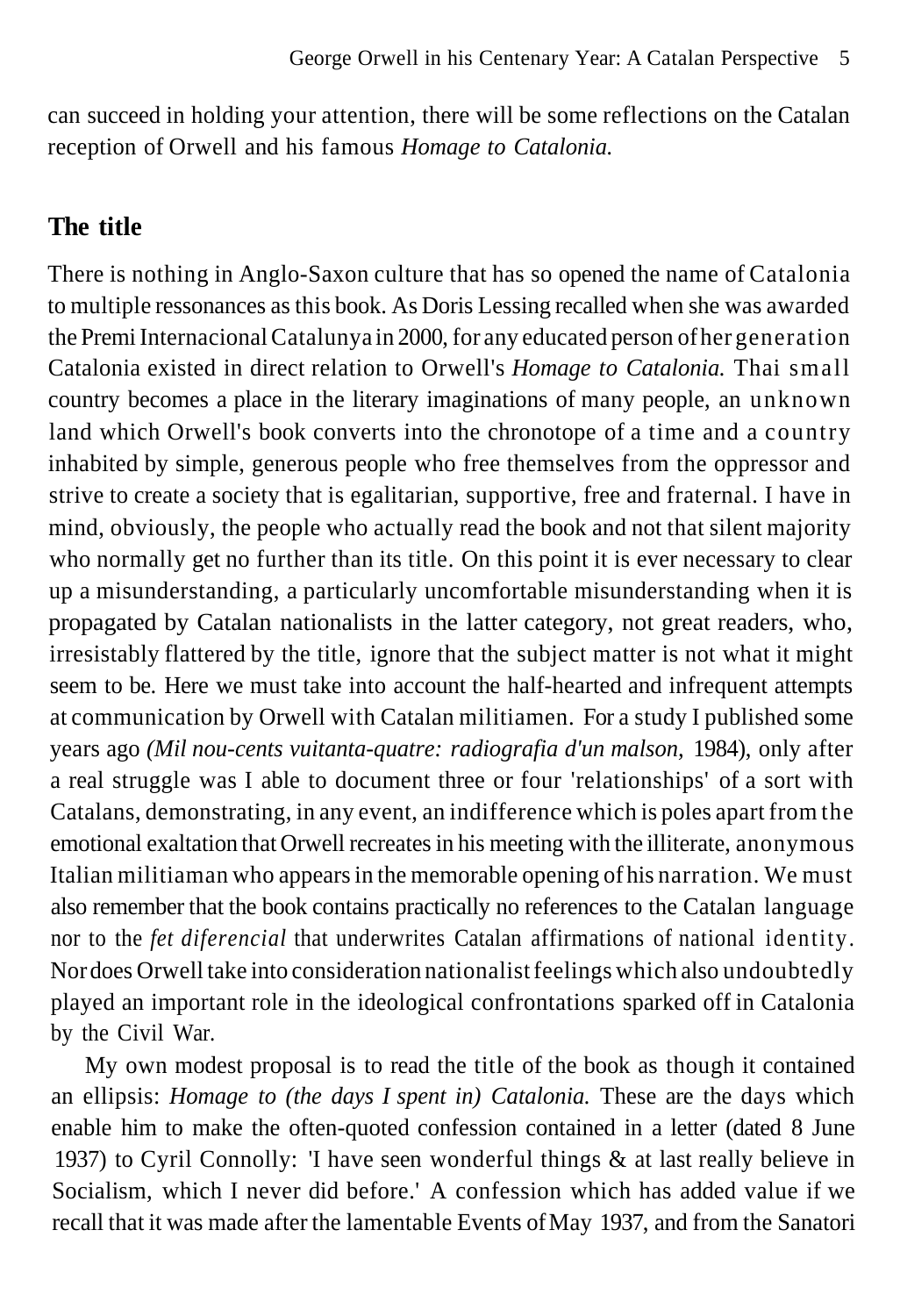Maurin, in Barcelona's Putxet Park, where the writer was convalescing from the wound caused by a Francoist bullet that had gone through his neck shortly after he had returned to the front-line. Orwell, with his head in bandages, affirms that the physical and political experiences he has just gone through serve to strengthen, 'against all the odds', his deepest convictions and to give definitive political direction to his work as a writer. After what he has lived through, Orwell can write with the conviction of the 'rebels with a cause' and with the passion, perhaps inevitably caustic and slightly desperate, of those who recognize themselves as defenders of a 'lost cause'. Fortunately, though, Orwell is no adolescent. He is a man of thirty-four whose literary vocation is firmly decided upon and who will be capable of filtering his impressions through an efficient astuteness as a narrator, thanks to which his work will become an indispensable element for the construction of the cultural memory of the Civil War. *Homage to Catalonia,* over and above what might be suggested by the title, is an impassioned vindication of the POUM (the independent communist *Partit Obrer d'Unificació Marxista)* written by an eyewitness, a militiaman with a difference who knows that to make oneself heard one has to master the art of fiction, of story-telling. Whence his famous declaration in *Why I Write* (1946): 'I write because there is some lie that I want to expose, some fact to which I want to draw attention, and my initial concern is *to get a hearing* [my emphasis].' In spite of the cliche about Orwell as the frank and honest writer who proclaims uncomfortable truths without beating about the bush, I think it clear that what we really have is a narrator who knows full well that the *tale* is only listened to if there is a full command of the art of *telling,* as I have argued in detail elsewhere. In more than one sense Orwell was one of the 'losers' in the Civil War, but he has obtained posthumously an indisputable political and literary victory, as one of that war's most respected and listened-to witnesses. The historian Pierre Vilar detected this perfectly when, writing about *Homage to Catalonia* in his introduction to a major History of Catalonia, he evaluates Orwell's book in a way which tucks his own scant sympathy for the writer's politics beneath a piece of rhetorical verve unusual in an historian: 'The image of a country (even when it is inaccurate) which is projected by a widely-read eyewitness (even if his own views are debatable) becomes part of the history of that country.'

The 'homage' in *Homage to Catalonia* has, I thus think, a lot to do with all these considerations concerning the political and literary - artistic - evolution of the author, and it has very little at all to do with any expectation that might be created of a will to exalt the language, the culture or the history of the little homeland of Catalonia discovered by a foreign traveller.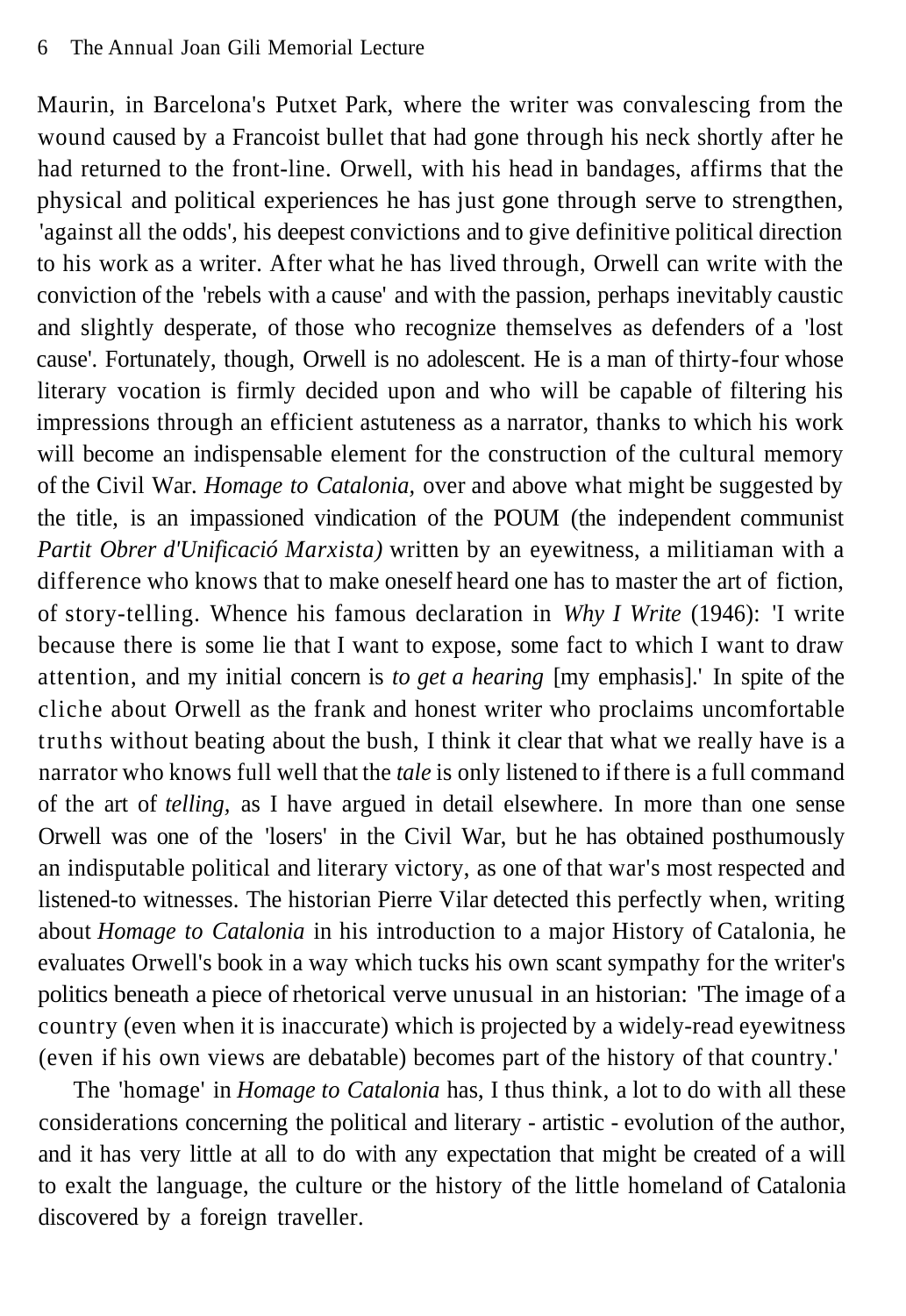## **Polemics in the heat of the moment: John Langdon Davies**

For different reasons John Langdon-Davies and George Orwell are the two English writers who find themselves in Barcelona at the outbreak of the deplorable Events of May 1937. The term refers to the open clashes in the streets of that city, between anarcho-syndicalists on one side and communists on the other, in a fratricidal struggle to determine the most appropriate strategy to win the war against Franco's army. In order to oppose the military coup the Republic had availed itself of the revolutionary fervour of the workers, who insisted on the creation of an army made up of popular militias. This initial reaction brought about the formulation of (he objectives of the war in terms of social revolution rather than strictly in terms of the defence of a Republican legality conforming to the model of the so-called bourgeois democracies. After some months of virtual stalemate in the military conflict, while all the time the European democracies maintained a timid, if not cynical, attitude towards aiding the Spanish Republic, strength was being gained by those who argued for less revolutionary fervour and for more pragmatism. This meant acknowledging that their only real support was coming from Stalin's Russia and from the International Brigades (an operation that was clearly communist in inspiration and design). It also meant acknowledging the consequent necessity of following the strategy openly advocated by the Party, that is to say the transformation of the militias into a regular, hierarchically structured army, and adoption of the policy of first winning the war and only then undertaking social revolution. The emergent Communist Party (the PSUC), in these circumstances, thus became, paradoxically, the party of law and order in Catalonia. The anarcho-syndicalisls of the CNT and the FAI or revolutionary marxist parties like the POUM detected or intuited in this situation the long arm of Stalinist totalitarianism, and they opposed the change in strategy from the conviction that without binding a new revolutionary social order to the war effort the necessary energies would not be found to resist the fascist onslaught. These were the issues which were settled by gunfire and between barricades in the streets of Barcelona during the first week of May 1937. And they are the essential issues raised in *Homage to Catalonia* which were at the heart of Orwell's polemical confrontation with two writers of the Left, each individually a participant in the conflict, as I shall now proceed to discuss. We shall thus be reliving some of the textual battles that witnesses of historic events must go into in order to establish their own 'truth' within the collective cultural memory.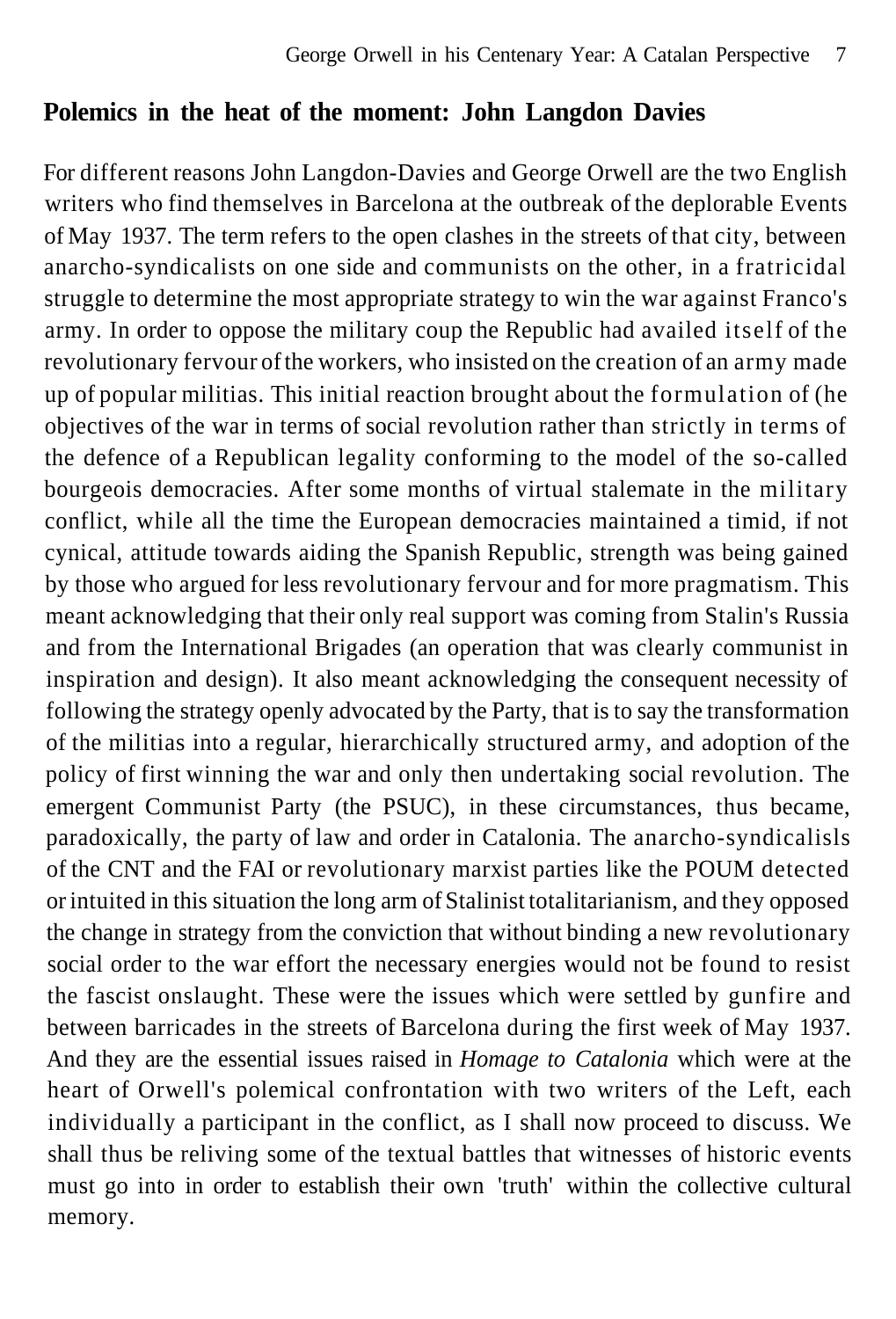#### 8 The Annual Joan Gili Memorial Lecture

Langdon-Davies is following events as an accredited journalist for the liberal *News Chronicle,* and the stay in Barcelona also enables him to advance a project to provide foster-parents for refugee children, the National Joint Committee for Spanish Relief, one of several pro-Republican humanitarian initiatives in which he is involved. Orwell is in the city as a militiaman of the POUM detailed for the Aragonese front, preparing to enjoy a short period of leave reunited with his wife who is also in Barcelona. The two writers do not know one another and their individual relationships with Catalonia are quite different, but both of them will appreciate immediately the seriousness of the situation. Langdon-Davies begins to make notes for his reports sitting in the Rugby Bar, on the corner of Pau Claris and Aragó streets, at 11 o'clock on the night of May 3. Orwell begins to ponder upon the situation from the roof of what is now the Poliorama theatre, on the Rambla, where he has been sent to keep guard and protect the POUM headquarters located in a building directly opposite. Langdon-Davies is able to use his Catalan contacts. The author of two successful books about Catalonia, *Dancing Catalans* (1929) and his best-selling *Behind the Spanish Barricades* (1936) dealing with the first months of the Civil War, he follows events aided by personal acquaintance with many of the protagonists and able to speak with the authorities as an accredited professional journalist. Orwell spends three sleepless nights up on the flat roof of the Poliorama, reading Penguins, in the company of other English volunteers, perplexed by the fighting which he watches going on in the Rambla. Subsequently, when these street battles have been processed in his mind, they will become a crucial epiphany in the political vision of the author of *Animal Farm.*

Both writers had arrived in the city at the end of April (one on the 25th, the other on the 26th) and they were thus able to observe the subtle changes in the atmosphere of the rearguard which denoted a new 'state of play' compared with how things were at the outbreak of war. Orwell notes that 'the revolutionary atmosphere had vanished' and he describes numerous details which he sees as typical of a bourgeois city. The great change, according to Orwell, is the result of two new phenomena:

> One was that the people - the civil population - had lost much of their interest in the war; the other was that the normal division of society into rich and poor, upper class and lower class, was reasserting itself.

Langdon Davies detects the same thing, and in the preface to the third edition of his *Behind the Spanish Barricades* he writes that most of the barricades have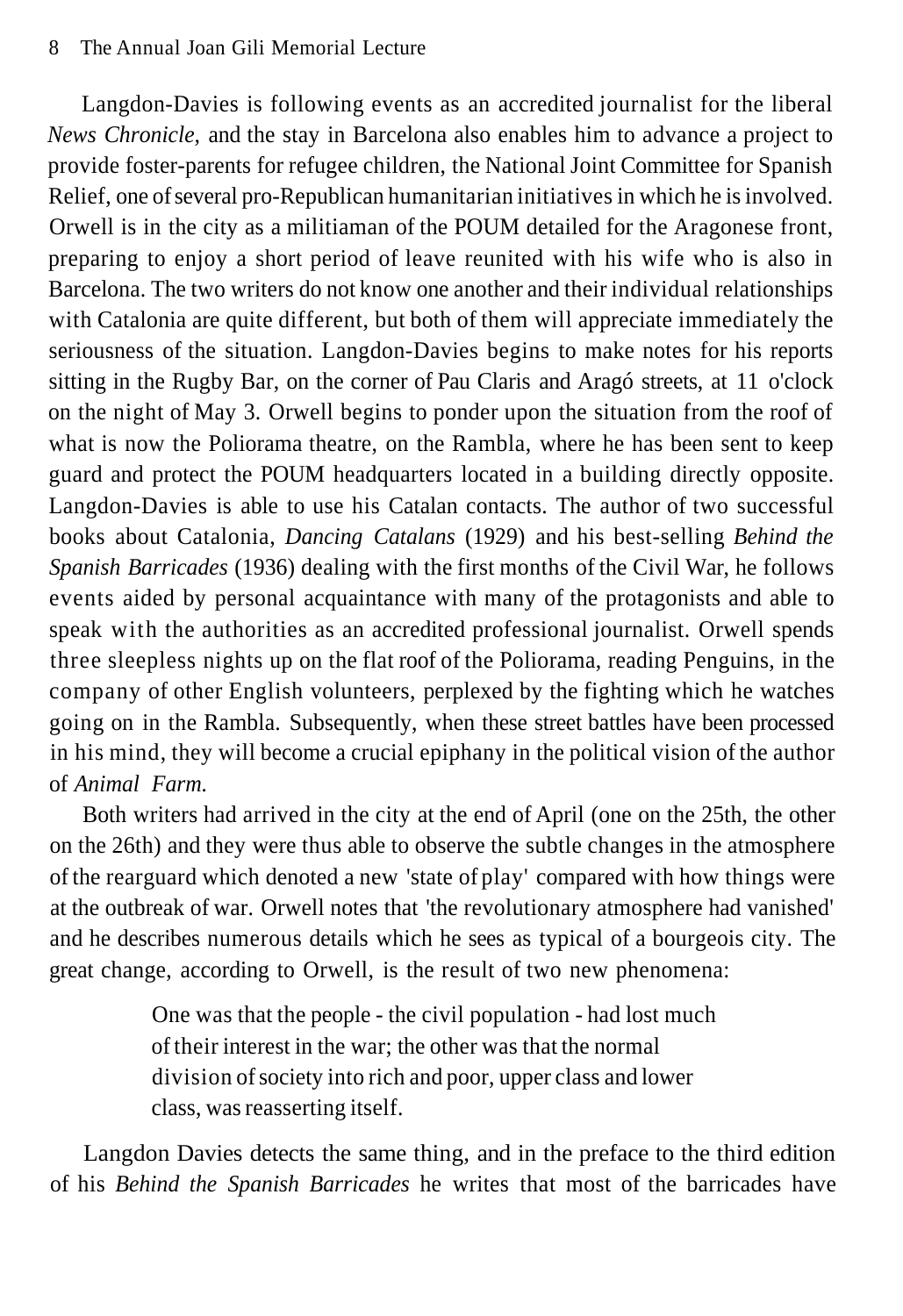disappeared from the city and that, on the Rambla, *el petit i modest burgès* (the Catalan phrase used by the author himself) dared once more to go out wearing hat and tie. What Orwell describes as a backward movement in the situation is, however, viewed by Langdon-Davies as a positive symptom of normality. Langdon-Davies has moved from his initial fascination with Catalan anarchism to an ever-closer siding with the theses of the Communists, and for much of the war he acts, quite consciously, as a 'fellow traveller' of the Party. The steady changes in his political position can be followed in the entries in *El vel de Maia,* the famous diary written by his friend Marià Manent during the war. Thanks to Manent's account we are made aware, moreover, that the Englishman is someone who is very well informed, with clear insight into the likely course of events. On 9 February 1937 Manent writes:

> Yesterday, with our friend Langdon-Davies, there was also conversation about Russia. According to him, many Marxists regret that Communism, rather than being first implanted in Russia, was not established in Spain. In this case it would have had a less rigidly dictatorial, more libertarian character... He also told me that he sees as inevitable, eventually, a violent clash between the CNT and the POUM, on one side, and the Generalitat [the official Catalan government] with the UGT on the other. The Trotskyists, he says, are counter-revolutionaries, despite claims they might make to being 'pure' revolutionaries.

The divergences between the two writers become sharper as the anticipated May Day celebrations approach. Both of them see in the murder of Roldàn Cortada, a UGT trade-unionist secretary of the PSUC Minister of Labour, Rafael Vidiella, something likely to ignite the tension simmering on the streets. Cortada was struck down by gunfire from rogue elements in the anarchist FAI, and his interment on the afternoon of April 27 brought the latent tension to the surface. Witnessing the impressive parade of dignitaries and thousands of soldiers of the new Popular Army, Orwell reflects as follows:

> At the end of April, just after I got to Barcelona, Roldàn Cortada, a prominent member of the UGT, was murdered, presumably by someone in the CNT. The Government ordered all shops to close and staged an enormous funeral procession, largely of Popular Army troops, which took two hours to pass a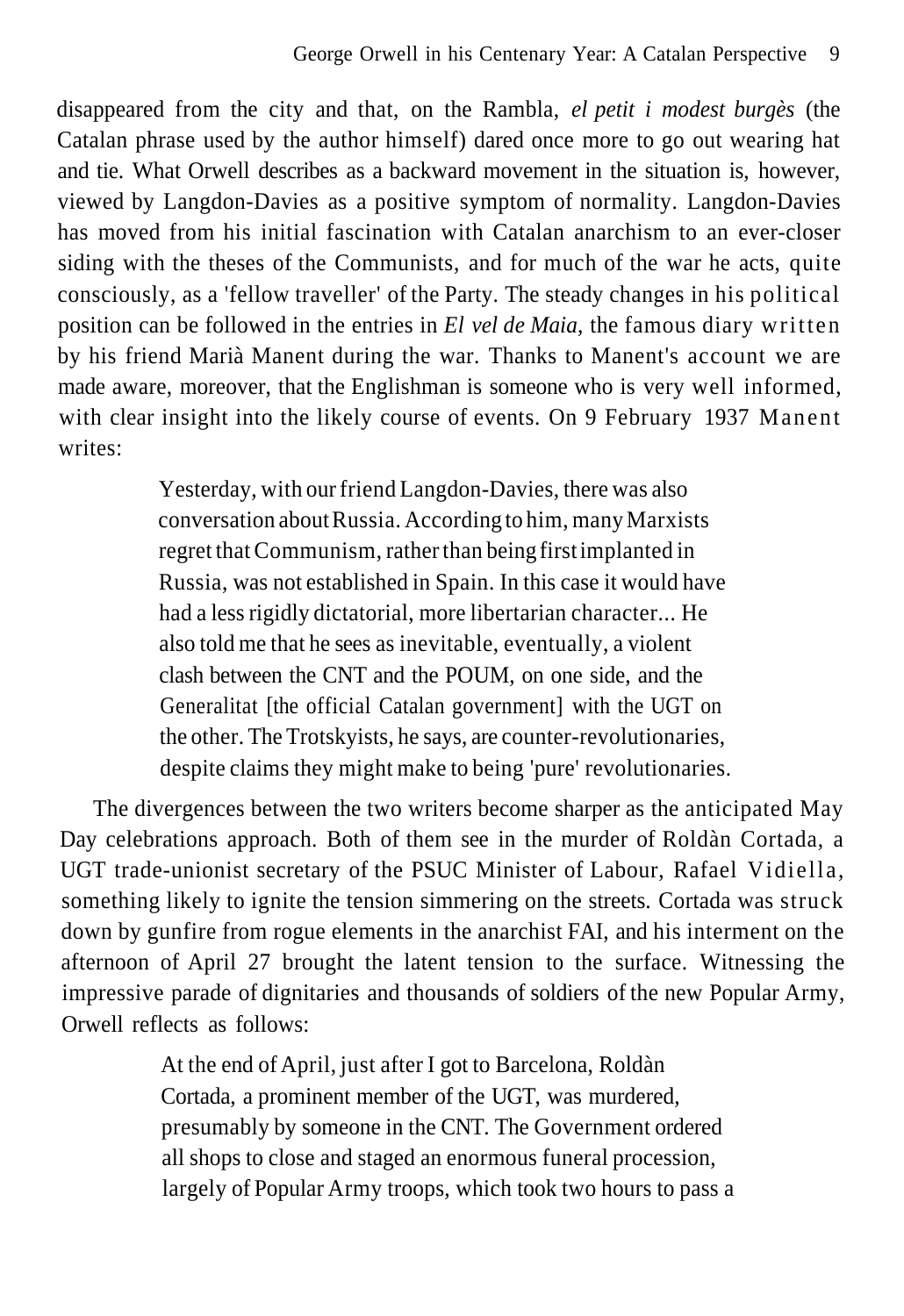given point. From the hotel window I watched it without enthusiasm. It was obvious that the so-called funeral was merely a display of strength; a little more of this kind of thing and there might be bloodshed.

Langdon-Davies, it goes without saying, makes a more enthusiastic appraisal and interprets that same parade from a very different perspective:

> The challenge of anarcho-syndicalism had been accepted. For the first time the non-anarchist workers and petty bougeoisie of Barcelona were standing up against a social revolution whose only offspring was chaos heading to defeat. In face of murder, robbery, threats, discrimination, the UGT policy had been to retire and wait. And here in this vast procession, felt the UGT, was the tangible proof that only through socialism can revolutions be successful... Marching rank on rank in perfect military formation, perfectly uniformed, obviously disciplined, came thousands of the new People's Army, the Army which the socialists and communists along with the republicans had strained every effort to build up out of early reckless brave militiamen...

We have already remarked, though, that Langdon-Davies is very familiar with Catalan society of the time, and the fact is that, despite his expressions of enthusiasm, he glimpses the contradictions and the potential conflict in the situation. Thus he hastens to advise his readers that the same procession is not necessarily seen in the same way by everybody:

> You might have thought that anti-fascist Barcelona would have viewed the coming of this new Army with unmixed delight. But if you could have talked to certain members of the crowd, and with some of the people who stayed away, you would have found a host of contradictory reasons for its unpopularity.

He ends his description of the funeral with some incisive observations that deserve to be quoted at length:

> Consider this: here is Barcelona turning out by the hundred thousand to demonstrate for socialist order against anarchist disorder. But this is the same Barcelona that turned out a few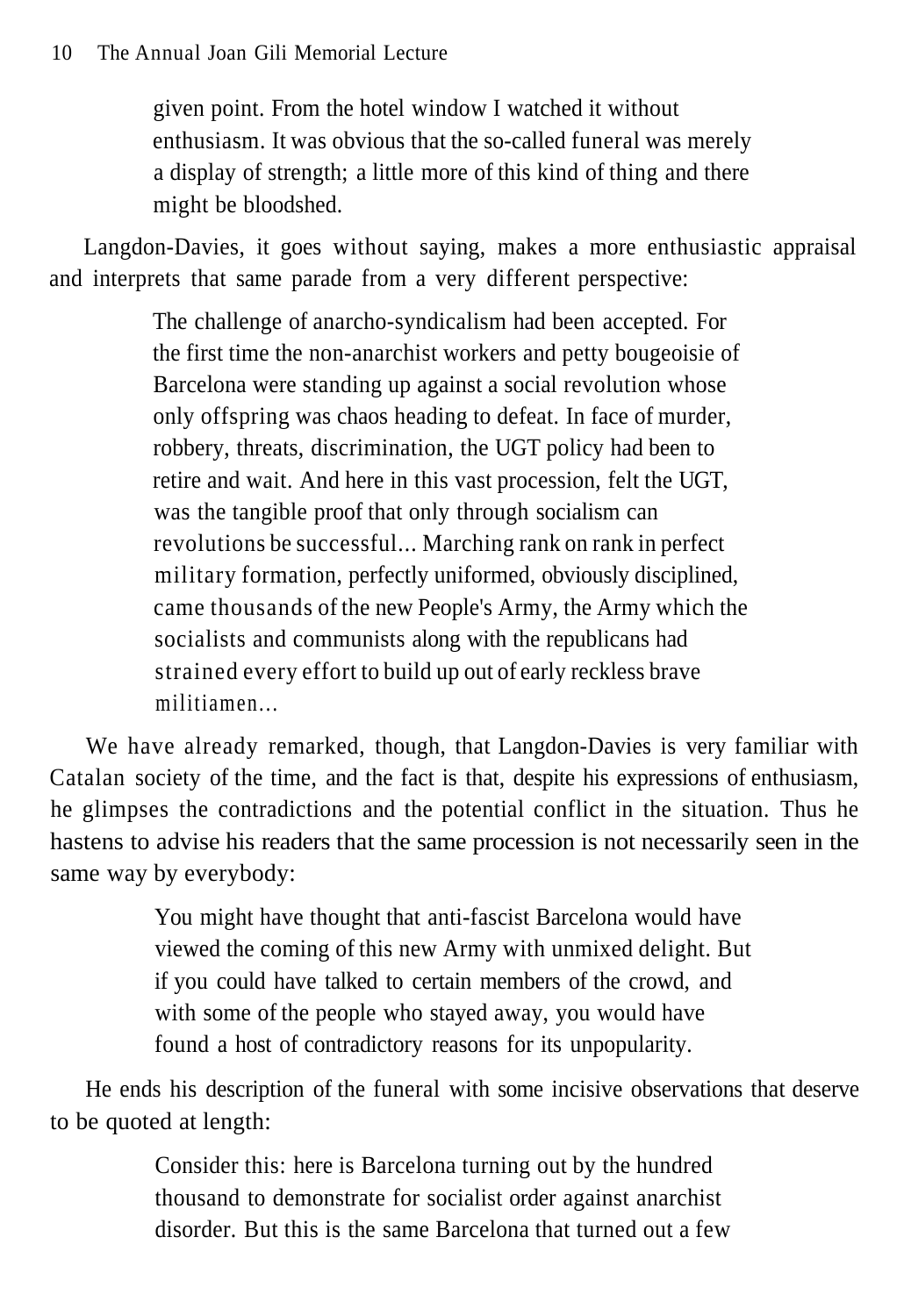months ago at Durruti's funeral to honour anarchism. And the same Barcelona that has turned out time and again at funerals to honour Catalan nationalism in its struggle against a central Spanish Madrid Government. That is what makes the situation so complicated. You have three main currents of political emotion, each used to express [a particular commitment] by means of public demonstration at which hundred of thousands attend. Here they are:

1.- Anarchist: anti-state, therefore anti-central Spanish Government, anti-bourgeois and pro-anarchist social revolution. 2.- Socialist-Communist: anti-anarchist and pro-State and therefore pro-central Spanish government, pro-orderliness and therefore pro-alliance with petty bourgeois.

3.- Catalan Nationalist: petty bourgeois and therefore antianarchist social revolution. Anti-central Madrid Government and therefore anti-socialist-communist. As nationalist playing off regionalist anarchists against centralist social-communists, but as lover of democratic order playing off social-communists against anarchists.(...)

And so we can say that the crowd looking on, or staying away, think as follows of Roldàn Cortada's funeral: The anarchosyndicalist: 'They are using this murder as an excuse to rattle the sabre of authoritarianism. Every state is devilish and here we have the Stalinists threatening to enslave the worker in a communist state.'

The Esquerra Catalana bourgeois: 'Thank goodness here is a force which will bring order to the rearguard and keep the Murcian FAI anarchists in its proper place. But of course if this force tries to impose Valencia on Catalunya we will oppose it to the length of joining up with the anarchists.'

Such was the state of 'anti-fascist unity' in Barcelona when May 1st 1937 came round.

Two days later Manent records in his diary:

Langdon-Davies tells me that last night, at midnight, while he was broadcasting to the USA from the Karl Marx Centre,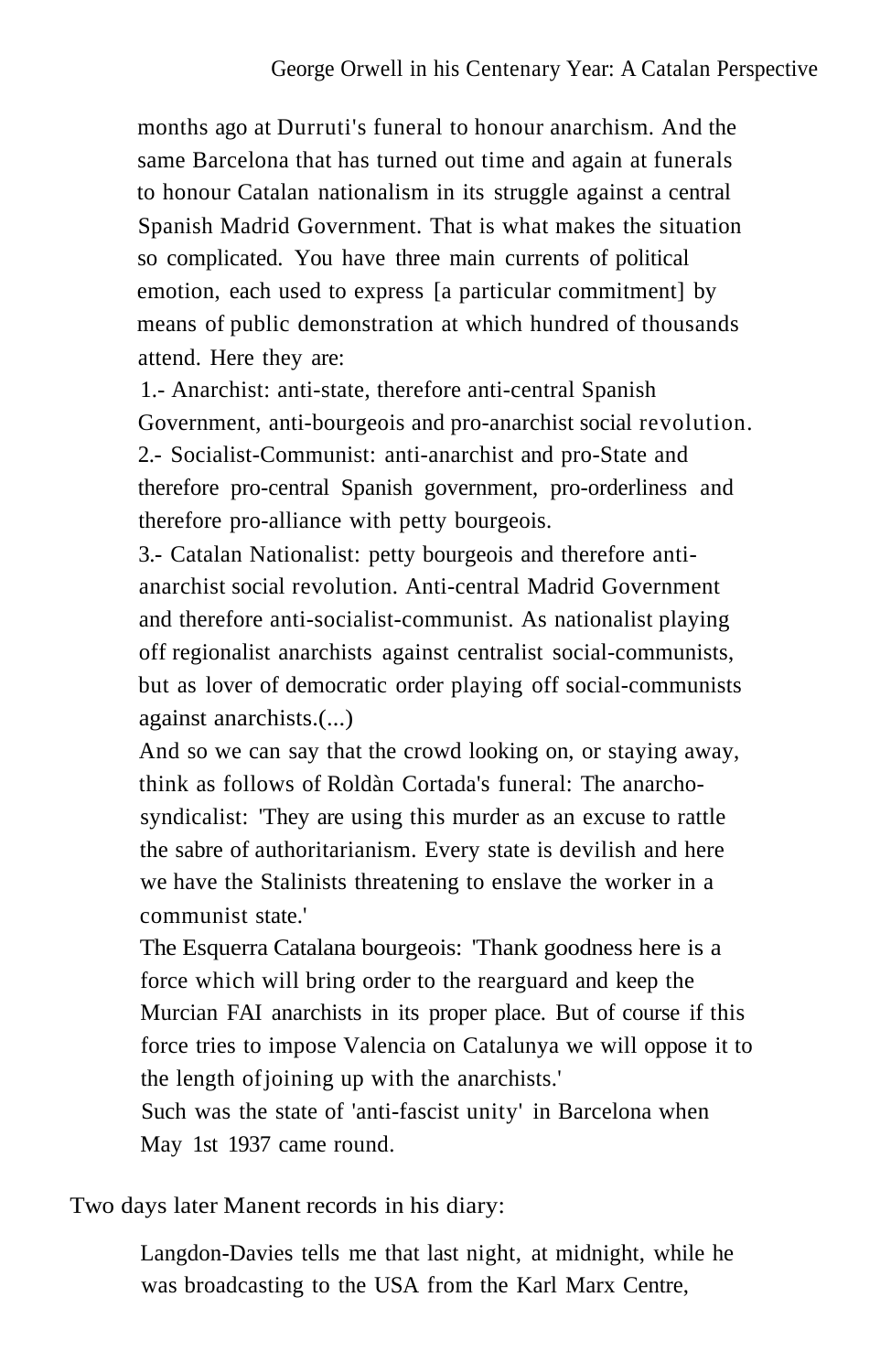#### 12 The Annual Joan Gili Memorial Lecture

reporting that everything was quiet in Barcelona, he could see men moving around setting up machine guns in the building, where there were 500 militiamen and 500 soldiers on guard duty.

Langdon-Davies is abreast of the situation and well informed, then, but when trouble begins on May 3 he writes a long report for *The News Chronicle* in which the fellow traveller's vision overrides investigative journalism, and he comes out with the official party line: it is all down to a frustrated putsch started by the POUM (a party he mischievously describes as Trotskyist') which has taken the government forces by surprise. It is a way of saying that there is full justification for the effort under way, determined by the Stalinist strategy, to pursue and capture the POUM leader, Andreu Nin, and any other dissidents.

Several pages of *Homage to Catalonia* are devoted to a lengthy, patient and detailed refutation of Langdon-Davies's version of events published in *The News Chronicle.* The journalist is soon provided with a perfect opportunity to reply in defence of his own position when *The Daily Worker,* the official organ of the British Communist Party, commissions from him a review of Orwell's book and some others on the Civil War. We can now lament the fact that, for *The Daily Worker's* special supplement on Spain (21/5/1938), Langdon-Davies chose to ignore the allusions to himself and not to make a personal response in the controversy. Instead he dismisses Orwell's book with a couple of malicious sentences directly inspired by the communist orthodoxy of the moment:

> Better than these [two books by Allison Peers] are some books produced by individualists who have splashed their eyes for a few months with Spanish blood. Typical is Orwell's *Homage to Catalonia.* The road to Wigan Pier leads on to Barcelona and the POUM. The value of the book is that it gives an honest picture of the sort of mentality that toys with revolutionary romanticism but shies violently at revolutionary discipline. It should be read as a warning.

If any of the communist daily's readers actually read *Homage to Catalonia,* their minds must have been put at rest by this assessment. Orwell is a poor, misguided devil who is incapable of accepting revolutionary discipline, meaning, naturally, that the tiresome 'purists' fail to understand that the end justifies the means, however squalid these might be. Just note the implication of the sentence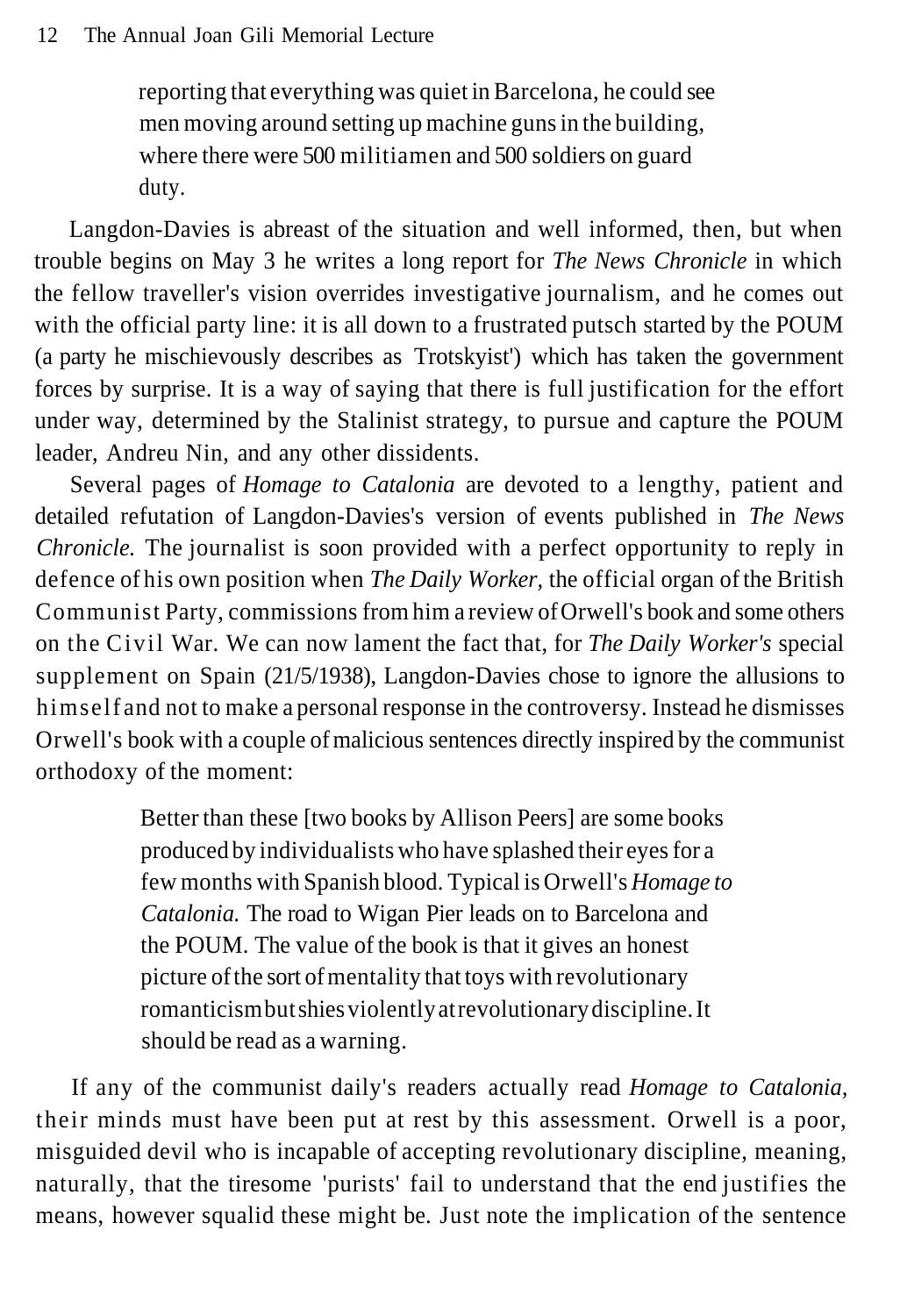'The road to Wigan Pier leads on to... the POUM'. Langdon-Davies clearly has in mind the controversial second part of Orwell's previous book where he was critical of the attitude of many socialist militants. The implication is, then, that one begins to get used to raising objections to the working of any left-wing organization and one ends up joining the POUM, initials which, for *The Daily Worker* and at that moment, signify a nest of dangerous counter-revolutionaries, perverse Trotskyists, who must be eliminated in the name of the cause.

It must be said that, after the Germano-Soviet pact of August 1939, Langdon-Davies will become a fervent anti-Stalinist and will go on to denounce the perversions of the system. Despite this, he never undertakes any self-criticism in relation to his malevolent attitude towards *Homage to Catalonia,* and in an unpublished article from the 1960s about the Civil War, there are still echoes of the old dispute:

> An excellent writer, George Orwell, has written about it all, but unfortunately he was impelled by a hatred of Stalinism almost as powerful as his love of Spain and liberty and apt to blind him; and what he wrote is most tendentious.

This is where we must leave it. The textual battles of that war amply demonstrate that some wounds are very, very slow to heal.

# **Polemics in a cooler atmosphere: W.H. Auden**

That month of May 1937, so decisive in the gestation of *Homage to Catalonia,* also sees publication of the most famous poem on the Civil War written by an Englishman: a long poem entitled 'Spain' that Auden publishes in pamphlet form in order to raise money for humanitarian organizations affiliated to the Popular Front. It is an important poem, shot through with a powerful dialectical sense of history. The poetic voice moves between yesterday, today and tomorrow, in a fusion of time with individual and collective consciousness perceived in the terms of some earlier lines dedicated by Auden to Christopher Isherwood on his birthday:

> And all sway forward on the dangerous flood Of history, that never sleeps or dies, And held one moment, burns the hand. (August for the People', August 1935)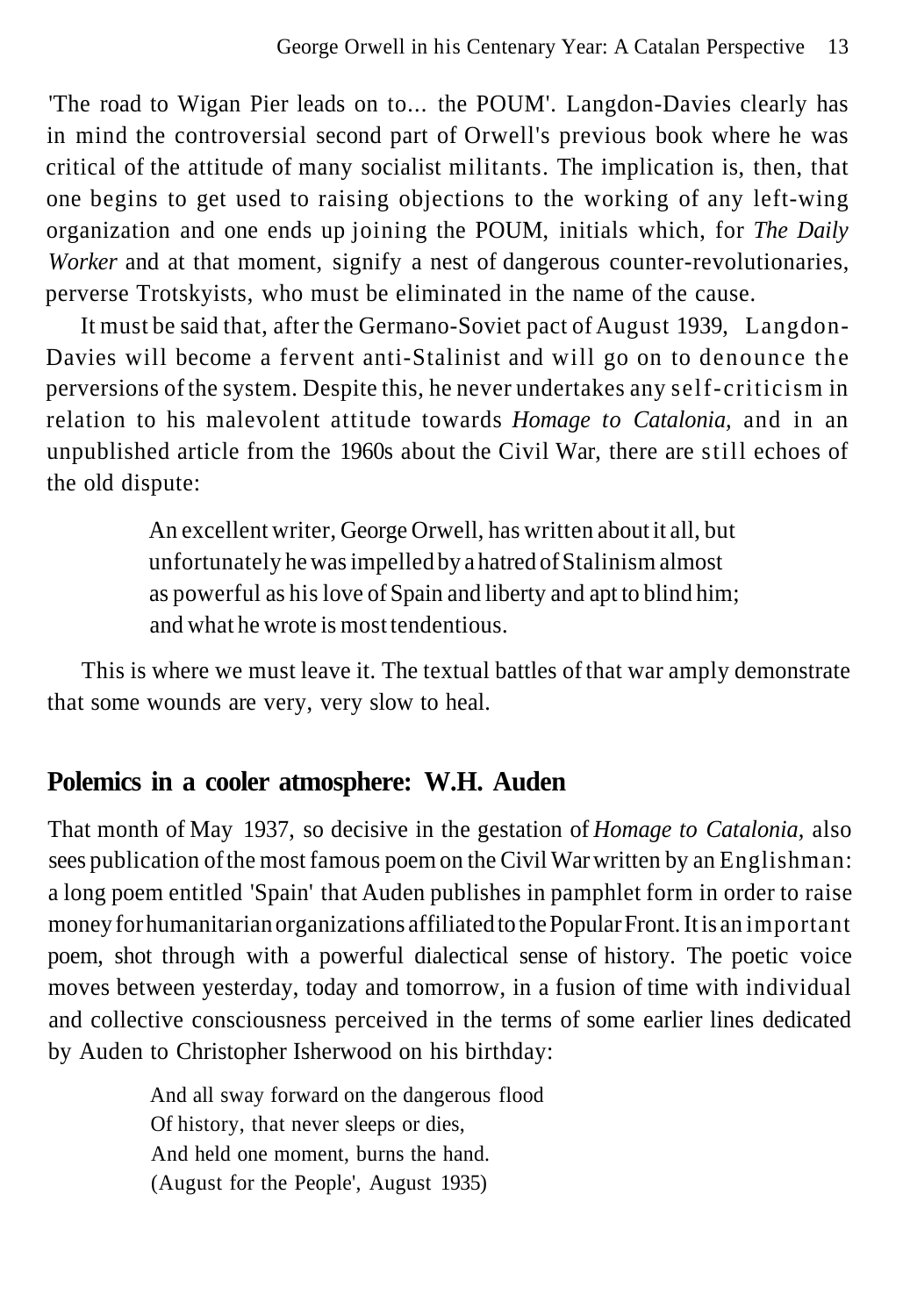#### 14 The Annual Joan Gili Memorial Lecture

Orwell himself viewed 'Spain' as one of the few significant, serious pieces of literature to have emerged from the conflict. Now, those lasting wounds that I mentioned a moment ago, the great split in the Left that was played out on the streets of Barcelona that May, supurate both in Auden's poem and in the vigorous critique of it made by George Orwell. The essential problem homes in on a stanza that Orwell finds especially revealing. Auden writes:

> To-day the deliberate increase in the chances of death, The conscious acceptance of guilt in the necessary murder; To-day the expending of powers On that flat ephemeral pamphlet and the boring meeting.

This 'necessary murder' sticks in Orwell's throat, written as it is by a conspicuous fellow traveller of the Communist Party. In his mind are the 'necessary murder' of Andreu Nin, his own desperate efforts to save POUM companions like Georges Kopp from Stalinist prisons, the sordid death in those same prisons of the young Bob Smillie which he was powerless to prevent despite all the representations made, the leaders of the POUM awaiting judgement now formally accused of being agents in the service of Franco's army... On the one hand there is that atmosphere of political (error from which he himself has narrowly escaped, and on the other hand there is what Orwell perceives as the voice of someone who parrots slogans, safe in the knowledge that they are at a distance from where history can really, physically, burn your hand. Certainly, this criticism is not unconnected with Orwell's prejudices against homosexuals (the 'fashionable pansies like Auden and Spender' in his own words) nor with his instinctive hatred of intellectuals, the corruptible elites that he satirizes in *Nineteen Eighty-Four.* At any event, in an article for *The Adelphi* (1 December 1938) he fires off angrily and poisonously:

> Somebody in Eastern Europe 'liquidates' a Trotskyist: somebody in Bloomsbury writes a justification of it. And it is, of course, precisely because of the utter softness and security of life in England that the yearning for bloodshed - bloodshed in the far distance - is so common among our intelligentsia. Mr. Auden can write about 'the acceptance of guilt for the necessary murder' because he has never committed a murder, perhaps never had one of his friends murdered, possibly never ever seen a murdered man's corpse. The presence of this utterly irresponsible intelligentsia, who 'took up' Roman Catholicism ten years ago, 'take up' Communism to-day and will 'take up'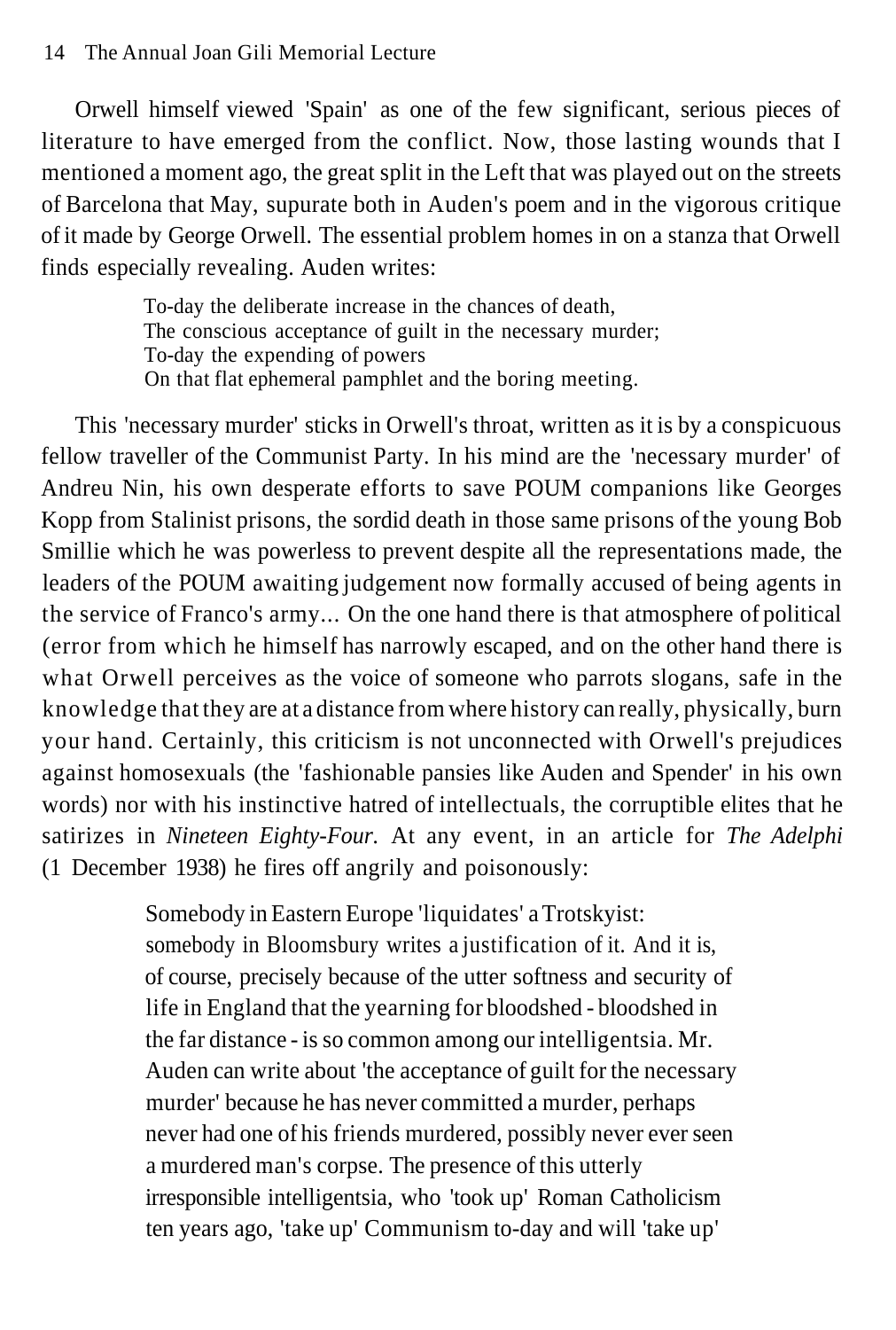the English variant of Fascism a few years hence, is a special feature of the English situation. Their importance is that with their money, influence and literary facility they are able to dominate large sections of the Press.

In *Inside the Whale* (1940) Orwell insists on his objections to this same stanza of Auden's. Now he supplies an added measure of sarcasm and he satirizes the daily life of the hypothetical militant, the 'good party man', reflected in the poet's lines:

> In the morning a couple of political murders, a ten-minutes' interlude to stifle 'bourgeois' remorse, and then a hurried luncheon and a busy afternoon and evening chalking walls and distributing leaflets. All very edifying. But notice the phrase 'necessary murder'. It could only be written by a person to whom murder is at most a 'word'. Personally I would not speak so lightly of murder... The Hitlers and Stalins find murder necessary, but... they don't speak of it as murder; it is 'liquidation', 'elimination' or some other soothing phrase. Mr. Auden's brand of amoralism is only possible if you are the kind of person who is always somewhere else when the trigger is pulled.

Unlike Langdon-Davies, Auden understands that he is the one being alluded to here, and he takes Orwell's comments on board. Including the poem 'Spain' in his collection *Another Time* (Faber & Faber, 1940) he introduces some very significant changes into the text: *'deliberate* increase in the chances of death' becomes *'inevitable* increase...', and 'necessary murder' is changed into 'the fact of murder'. The two amendments, obviously, are aimed at substituting what sounded like personal conviction with a distanced and objective description of the situation's tragic consequences. Even so, years later he will disown the poem and explicitly ask for it never to appear in any anthology of his poetry.

Auden's explanation for his change of attitude regarding 'Spain', in the preface to the 1965 edition of his *Collected Poems,* is limited to some remarks on the last two lines of the poem ('History to the defeated / may say Alas!, But cannot help or pardon'). Auden says that this suggests that the worth of causes is determined by their success:

> It would have been bad enough if I had ever held this wicked doctrine, but that I should have stated it simply because it sounded to me rhetorically effective is quite inexcusable.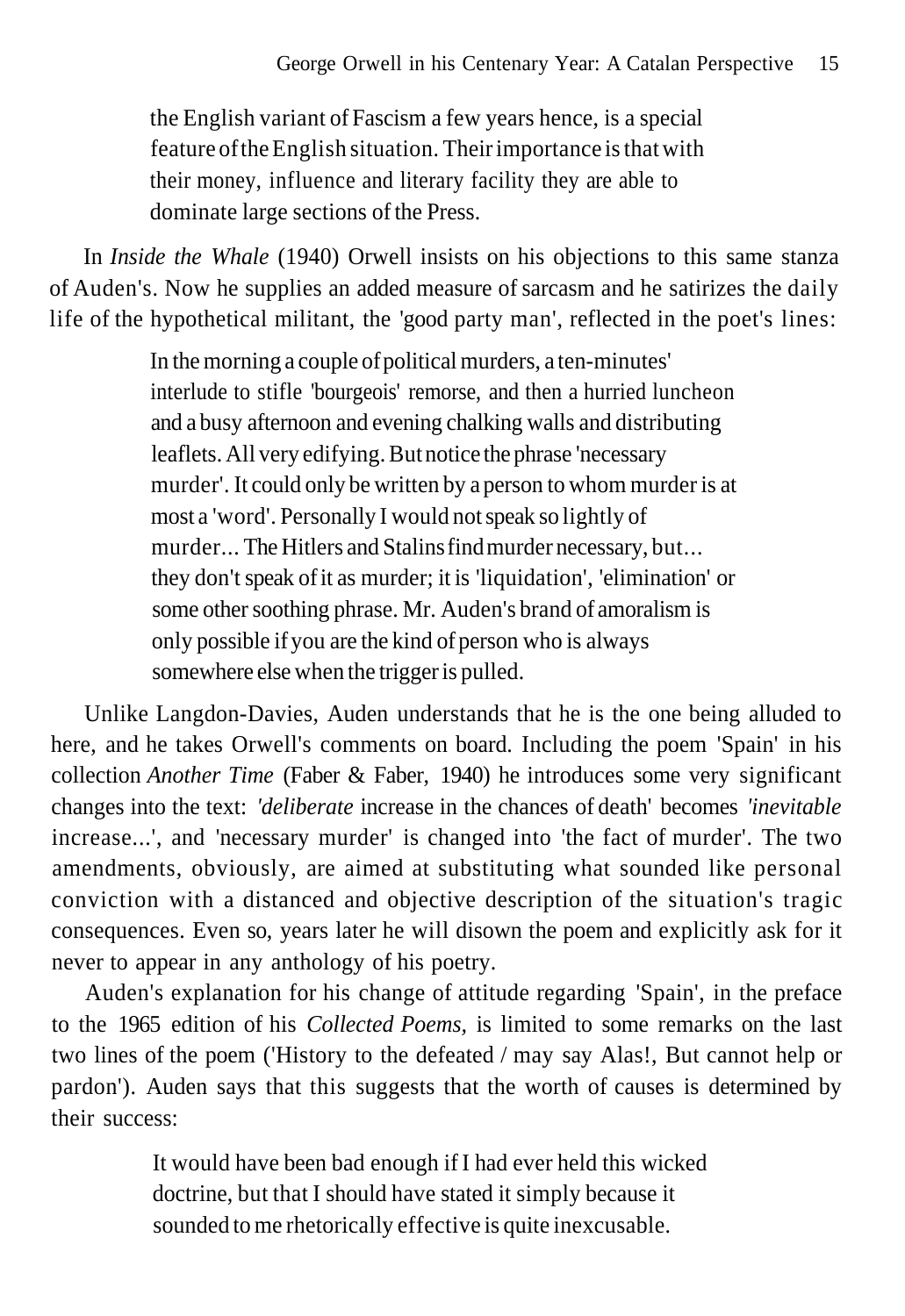This sounds, frankly, like a very strange and flimsy argument for discrediting the 104 lines of a poem which is so central to his trajectory. Auden's real reasons are difficult to elucidate. This is due as much to the many ingenuous readings that have been made of the problematical stanza as it is to Auden's own reluctance to make matters clear, despite the passage of time and his notorious abandoning of the political stance he held in the 1930s. Symptomatic of this is the interpretation given very recently by Christopher Hitchens, a fervent Orwellian, in his book *Orwell's Victory* (2002). Hitchens considers that in his objections Orwell slips into demagogy ('one of the few thuggish episodes in his prose', according to the critic). The problem is that Hitchens interprets Auden's stanza as though it were the idealistic declaration of the intellectual who sees the need to abandon neutrality, the ivory tower, and who decides that the time has come to 'get his hands dirty', even if this means, as Hitchens puts it, 'to endorse the use of force in self-defence'. He seems to think that Auden is writing of the necessity to take up defensive arms against fascist aggression, but Auden knew perfectly well that it was not exactly this idea which inspired his stanza. It was not this which lay behind the decision to revise the poem and to amend the lines. What the poet spoke of was not 'the use of force', but rather 'necessary murder'.

Auden wrote 'Spain' after his stay in the country between 13 January and 2 March 1937. The date of the poem's publication in the fund-raising pamphlet for Spanish Medical Aid is April 1937. That is to say, we are in the very middle of the period of profound tension between the two strategically and ideologically opposing currents within the Republican administration, a conflict which would end in the outbreak of armed clashes in the streets of Barcelona in early May. Auden 'takes sides' not only in an anti-fascist stance but also in relation to the internal debate in the Republican camp, and he writes the poem subliminally (and in a disciplined way) propounding the positions of one of these currents. When he says that 'Madrid is the heart' or when he talks of 'the People's army' he is not writing anti-fascist metaphors. At that moment, in that political circumstance, they are metaphors in favour of the Communist Party's position: Madrid is the priority and not the Aragonese Front being defended principally by the anarchists and the POUM. And the 'people's' army is the popular army that the central government wishes to create in order to do away once and for all with the revolutionary militias controlled by the CNT and the POUM. The famous 'Today the struggle' resounding in the poem, counterposed to 'Tomorrow', is an echo of the communist slogan *'Avui guanyar la guerra. Demà ja parlarem de la revolució-Today* victory in the war. Tomorrow we can talk about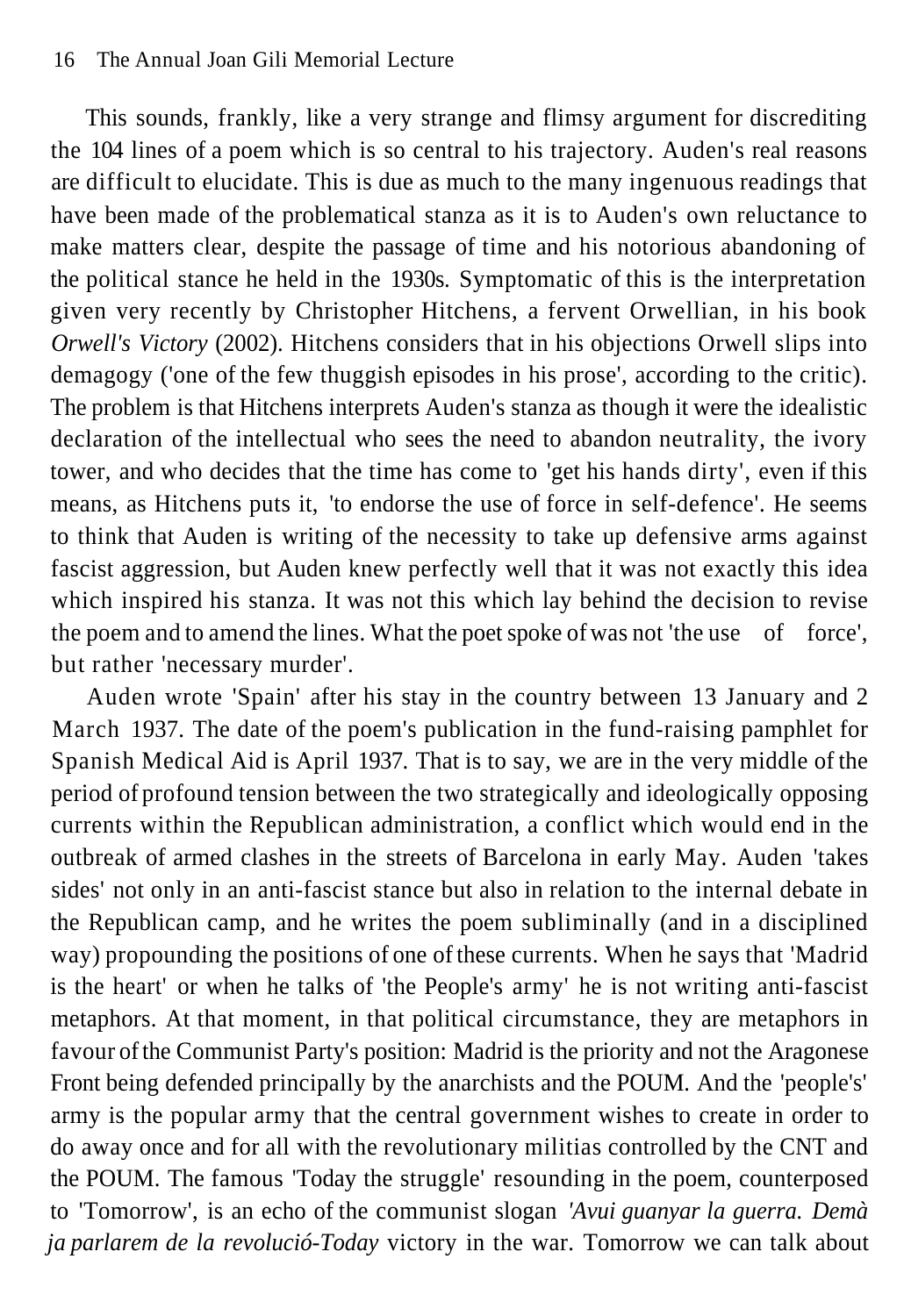revolution'. Nicholas Jenkins in a detailed study of 'Auden and Spain' has detected this perfectly:

> As the war dragged on, the language and structure of 'Spain' became increasingly compromised by their links to a Government which was more and more clearly the tool of a repressive Soviet foreign policy (...) It was against this wholesale debasement, not against a particular line or phrase, that Auden, later on, took such drastic measures.

What resounds in Auden's lines derives, in large measure, from his taking on a perverse strand of the party line - 'the advisability of liquidating the POUM'. And, like Langdon-Davies in his critique of *Homage to Catalonia,* the poet acts as an intellectual fellow traveller providing reassuring arguments to the militants who have to carry out or connive at the dirty work demanded by the circumstances, in accordance with the party line. What embarrasses Auden is the use of this rhetoric, and what obliges him, eventually, to disown the poem is his ensuing sense of guilt. When, many years afterwards, Hugh Ford asks him for observations on his Spanish experience, for a study on Civil War poetry, Auden responds in a most significant way:

> I did not wish to talk about Spain when I returned because I was upset by many things I saw or heard about. Some of them were described better than I could ever have done by George Orwell, in *Homage to Catalonia.*

This is another of Orwell's political and literary victories, also inevitably posthumous.

# **An epilogue: Catalonia and the memory of George Orwell**

With regard to Catalonia I am not so sure about Orwell's posthumous victories. It is true that several attempts were made by Catalan publishing houses to put out his narrative account of the Civil War, from 1964 onwards, in the depths of the Francoist dictatorship. Despite the usual ingratiating comments made for the censors' eyes, for example the claim that the book was a strong denunciation of 'the insidious behaviour of Spanish Stalinism', these various attempts ran up against the brick wall of the censorship which, obviously, saw in Orwell an enemy of the regime. The publishers Ariel finally obtained permission to bring out *Homage to Catalonia* in,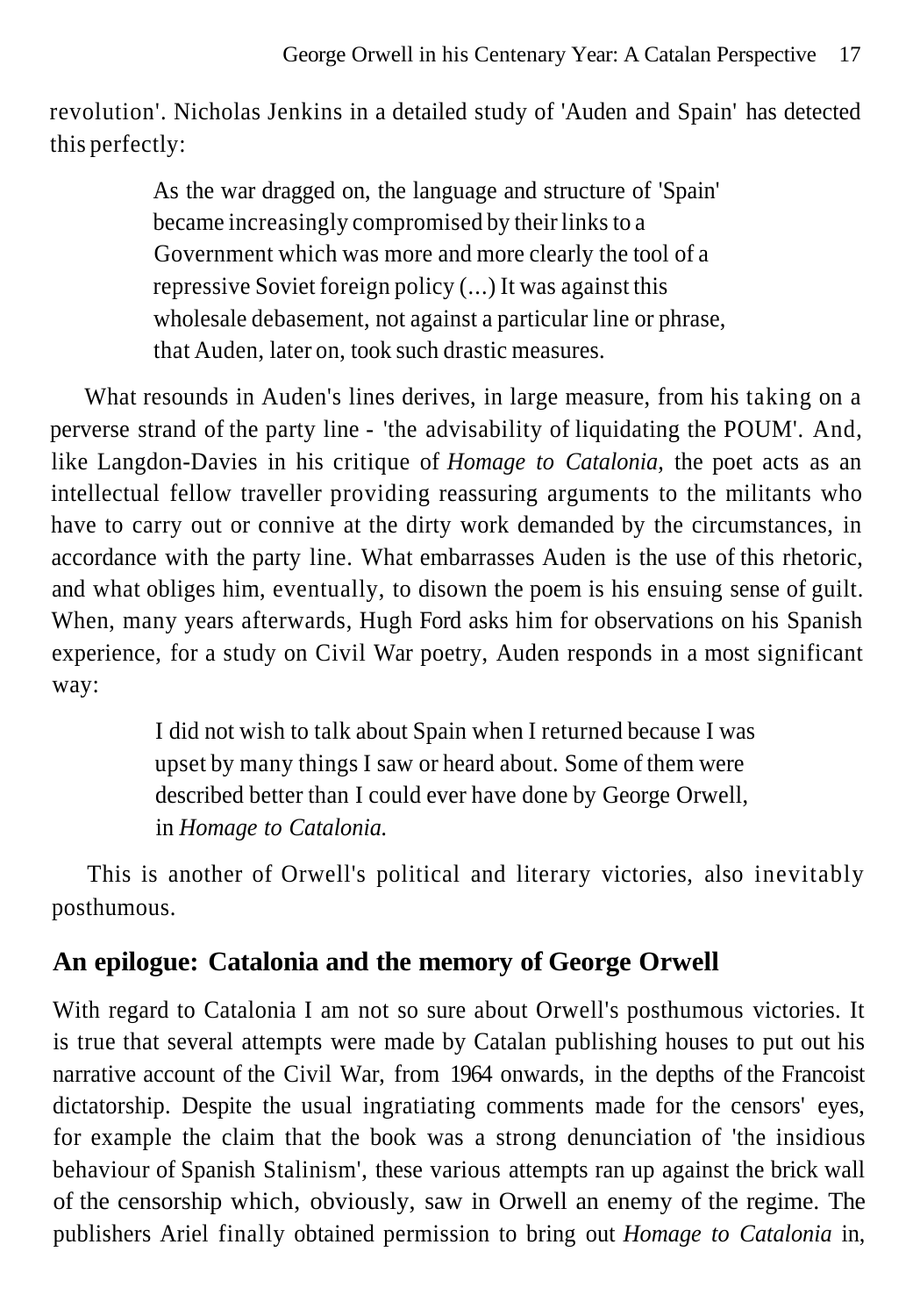Catalan and Castilian, in February 1970 (although the Catalan edition erroneously carries 1969 as the year of publication). The price paid, naturally enough, was that Folch i Camarasa's translation appeared with significant changes and omissions. My colleague from the University of Alcalà de Henares, Alberto Làzaro, has published a minutely detailed study which follows the vicissitudes suffered by the book at the hands of Franco's censors. Làzaro consulted t*he Archivo General de la Administration* which, in a nicely Orwellian paradox, has all the reports of the censors catalogued under the denomination *Fondo de Cultura.* And this is not the only irony in the situation. There is a much more sinister note in the observation that fifty-two years after the author's death, twenty-seven years after the death of the dictator, and seven editions on, Ariel is still publishing Orwell's book - in Catalan and in Castilian scrupulously following the directions of the Francoist censors. At this point in time, we are talking about unforgiveable negligence on the part of the publishers, and a national embarrassment. We may wish to note that a concern called Círculo de Lectores/Galàxia Gutenberg had the worthy idea of publishing a luxury edition of *Homage to Catalonia* to commemorate the fiftieth anniversary of the outbreak of the Civil War. If this is the good news, the bad news is that this edition reproduces the same censored text as that of Ariel. But then there is an additional piece of irony. The prologue is signed by Teresa Pàmies, a well-known militant of the PSUC who had written all sorts of abuse of Orwell in her various books of memoirs. Here, though, her memory dries up, and she indulges in great eulogies of Orwell without any recall of her earlier opinions. Orwell himself, of course, had already portrayed this kind of intellectual behaviour among the Party elites in the fictional world of his *Nineteen Eighty-Four.*

If Orwell were to turn up again in Barcelona today he might well wish to discuss details like this with his publishers. In view of how things have developed, he might even be tempted to change the title of his book. We must acknowledge, however, that if he were walking through the old part of the city he would have a pleasant surprise: he would find a small square bearing his name. In 1998 the then mayor, Pasqual Maragall, unveiled the plaque naming this square - in one of the most rundown quarters of the city, just off the Rambla - after the author *of Animal Farm.* There was a simple but moving ceremony, with addresses from the civic dignitaries, a speech by the old POUM man Victor Alba and another by me. This initiative by the Ajuntament de Barcelona is interpreted by Christopher Kitchens, in the recent book I have already mentioned, as a significant homage to George Orwell paid by Catalonia. He finds that 'that small, informal investiture and naming in Barcelona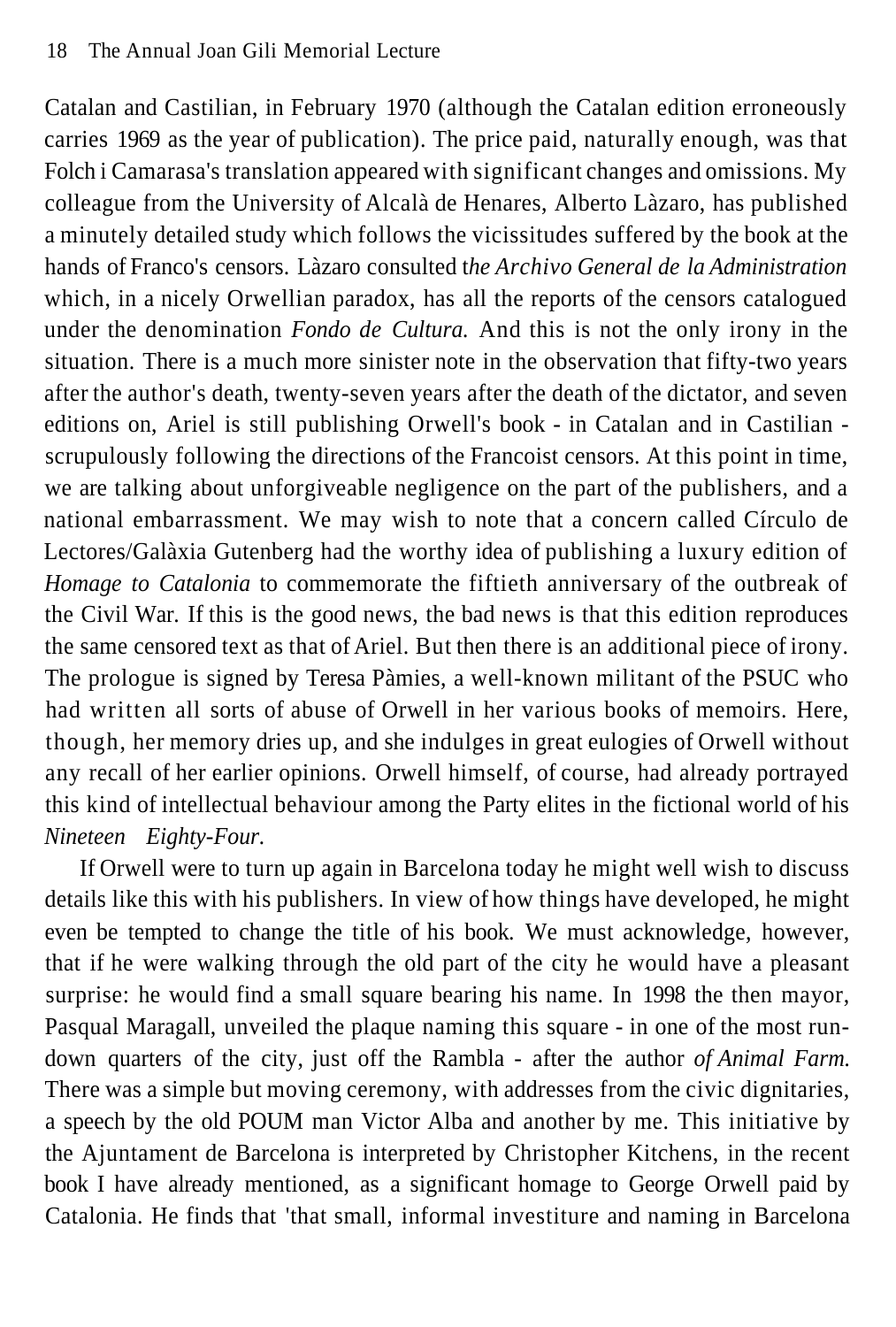summarized much of the moral grandeur of the Left'. Perhaps we are talking about a small posthumous victory for Orwell in Catalonia? Possibly so, but it also includes the Orwellian paradox we have come to expect: a couple of years ago the municipal authorities chose precisely this Plaça George Orwell to install some inconspicuous cameras in a pilot scheme for surveillance of public thoroughfares. The measure awoke much controversy on account of its dubious legality, but the square is still endowed with a sort of grotesque eye watching over the passers-by, and I have photographs which show it. For any reader *of Nineteen Eighty-Four,* the irony of the artefact is self-evident. It sums up nicely our 'Homage to George Orwell'.

I would not want to finish, though, on such an unsettling note. When Orwell first set foot in Barcelona on that Boxing Day of 1936 he was convinced he was going to take part in a war 'against Fascism', to collaborate in the defence of Civilization against a military uprising which seemed to show that fascist madness was out of control throughout Europe. Orwell, like many others from the UK, thought that finally somebody - the Spanish people - had stood up to the fascist beast. This was a sign for those who defended freedom and those who dreamed of a new social order based on fraternity and equality. The revolutionary atmosphere he could feel as soon as he arrived in Barcelona fascinated him. But then, immediately, that pragmatic Englishman, the defender of 'common decency', the denouncer of those obfuscations of political language designed to blur elemental truths, felt disconcerted to read the jumble of acronyms confusingly referring to different factional supporters of the same cause: PSUC, POUM, FAI, CNT, UGT, JCI, JSU, AIT... The kaleidoscope of ugly names 'exasperated' him. 'It looked at first sight as though Spain was suffering from a plague of initials', as he records in *Homage to Catalonia* (echoed subsequently by Professor Valentine Cunningham of Oxford in the question, 'What on earth was the Spanish Civil War all about? The "alphabet"?'). This is why Orwell himself advises the readers *of Homage to Catalonia* to skip the pages he devotes to explaining that hotchpotch of nomenclatures and what they stood for. Going into detail about the disagreements between the parties is most tiresome, a nightmare:

> It is like diving into a cesspool. But it is necessary to try and establish the truth, so far as it is possible. This squalid brawl in a distant city is more important than might appear at first sight

He himself, having learned that in that war the letters on your party card could become a matter of life or death, felt the moral obligation to 'dive into the cesspool'.